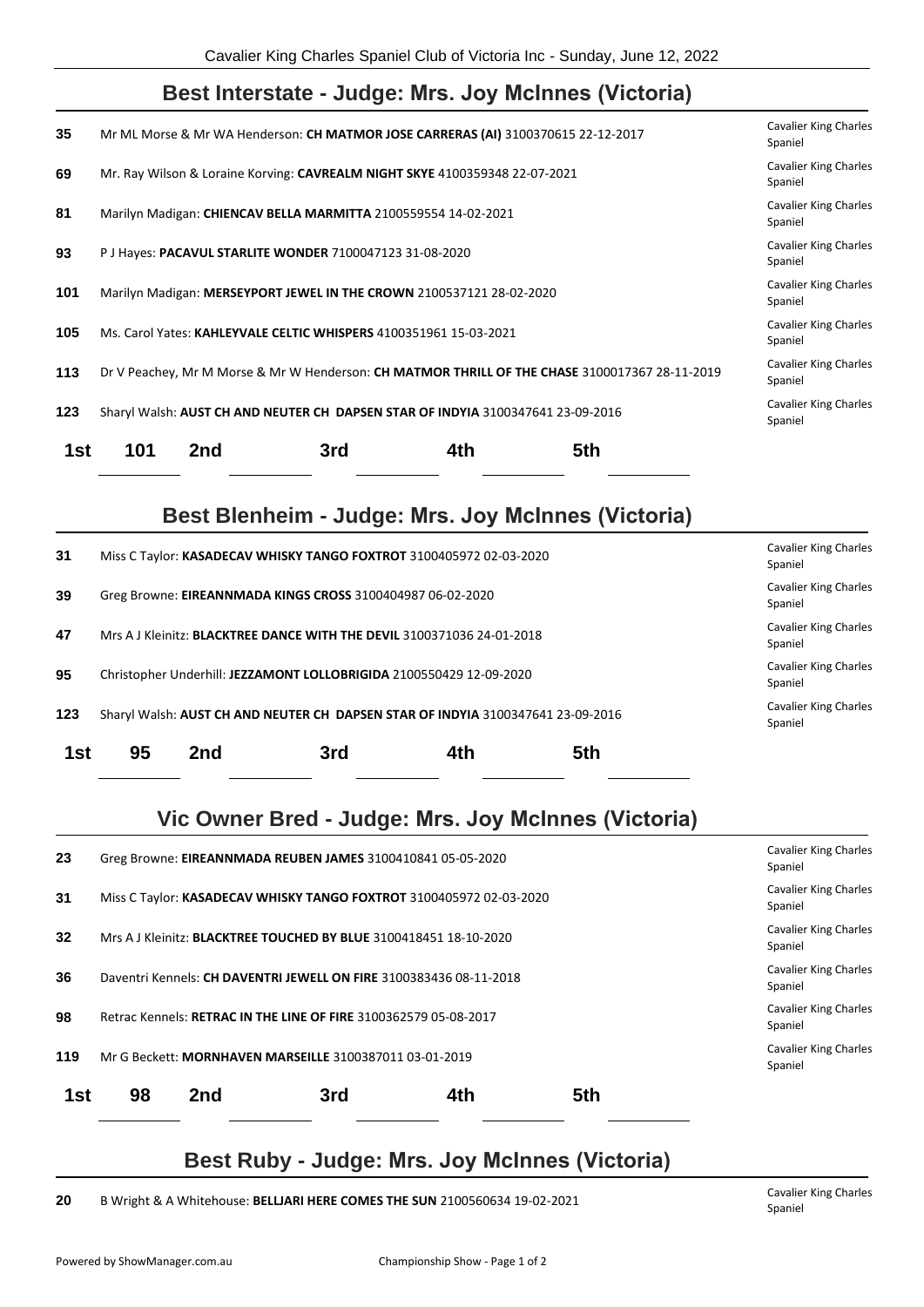|     |                                                                                                                          |                                                                                                        |                                                                   |                                                                                   | Cavalier King Charles Spaniel Club of Victoria Inc - Sunday, June 12, 2022 |                                         |  |  |
|-----|--------------------------------------------------------------------------------------------------------------------------|--------------------------------------------------------------------------------------------------------|-------------------------------------------------------------------|-----------------------------------------------------------------------------------|----------------------------------------------------------------------------|-----------------------------------------|--|--|
| 23  |                                                                                                                          | <b>Cavalier King Charles</b><br>Greg Browne: EIREANNMADA REUBEN JAMES 3100410841 05-05-2020<br>Spaniel |                                                                   |                                                                                   |                                                                            |                                         |  |  |
| 121 | <b>Cavalier King Charles</b><br>Mx E Roberts: CLARELLY FINBAR FUREY 3100373072 05-02-2018<br>Spaniel                     |                                                                                                        |                                                                   |                                                                                   |                                                                            |                                         |  |  |
| 1st | 23                                                                                                                       | 2nd                                                                                                    | 3rd                                                               |                                                                                   |                                                                            |                                         |  |  |
|     |                                                                                                                          |                                                                                                        |                                                                   |                                                                                   | Black & Tan - Judge: Mrs. Joy McInnes (Victoria))                          |                                         |  |  |
| 35  |                                                                                                                          |                                                                                                        |                                                                   | Mr ML Morse & Mr WA Henderson: CH MATMOR JOSE CARRERAS (AI) 3100370615 22-12-2017 |                                                                            | <b>Cavalier King Charles</b><br>Spaniel |  |  |
| 90  |                                                                                                                          |                                                                                                        |                                                                   | Mr M Morse & Mr W Henderson: MATMOR COSMOPOLITAN 3100410583 20-05-2020            |                                                                            | <b>Cavalier King Charles</b><br>Spaniel |  |  |
| 99  | <b>Cavalier King Charles</b><br>Ms J W Kelly & Ms C van der Wolde: CLARELLY BLACK PEARL 3100373070 05-02-2018<br>Spaniel |                                                                                                        |                                                                   |                                                                                   |                                                                            |                                         |  |  |
| 1st | 90                                                                                                                       | 2nd                                                                                                    | 3rd                                                               |                                                                                   |                                                                            |                                         |  |  |
|     |                                                                                                                          |                                                                                                        |                                                                   |                                                                                   | Best Tricolour - Judge: MMrs. Joy McInnes (Victoria)                       |                                         |  |  |
| 16  |                                                                                                                          |                                                                                                        | Mrs A J Kleinitz: BLACKTREE THE ILLUSIONIST 3100437587 30-08-2021 |                                                                                   |                                                                            | <b>Cavalier King Charles</b><br>Spaniel |  |  |
| 59  | <b>Cavalier King Charles</b><br>Ms D Petersen: DAPSEN WHATEVER IT TAKES 3100439042 23-09-2021<br>Spaniel                 |                                                                                                        |                                                                   |                                                                                   |                                                                            |                                         |  |  |
| 93  | <b>Cavalier King Charles</b><br>P J Hayes: PACAVUL STARLITE WONDER 7100047123 31-08-2020<br>Spaniel                      |                                                                                                        |                                                                   |                                                                                   |                                                                            |                                         |  |  |
| 105 | <b>Cavalier King Charles</b><br>Ms. Carol Yates: KAHLEYVALE CELTIC WHISPERS 4100351961 15-03-2021<br>Spaniel             |                                                                                                        |                                                                   |                                                                                   |                                                                            |                                         |  |  |
| 108 |                                                                                                                          |                                                                                                        | Daventri Kennels: CH. DAVENTRI ICE DANCER 3100373021 07-04-2018   |                                                                                   |                                                                            | <b>Cavalier King Charles</b><br>Spaniel |  |  |
| 1st | 108                                                                                                                      | 2nd                                                                                                    | 3rd                                                               | 4th                                                                               | 5th                                                                        |                                         |  |  |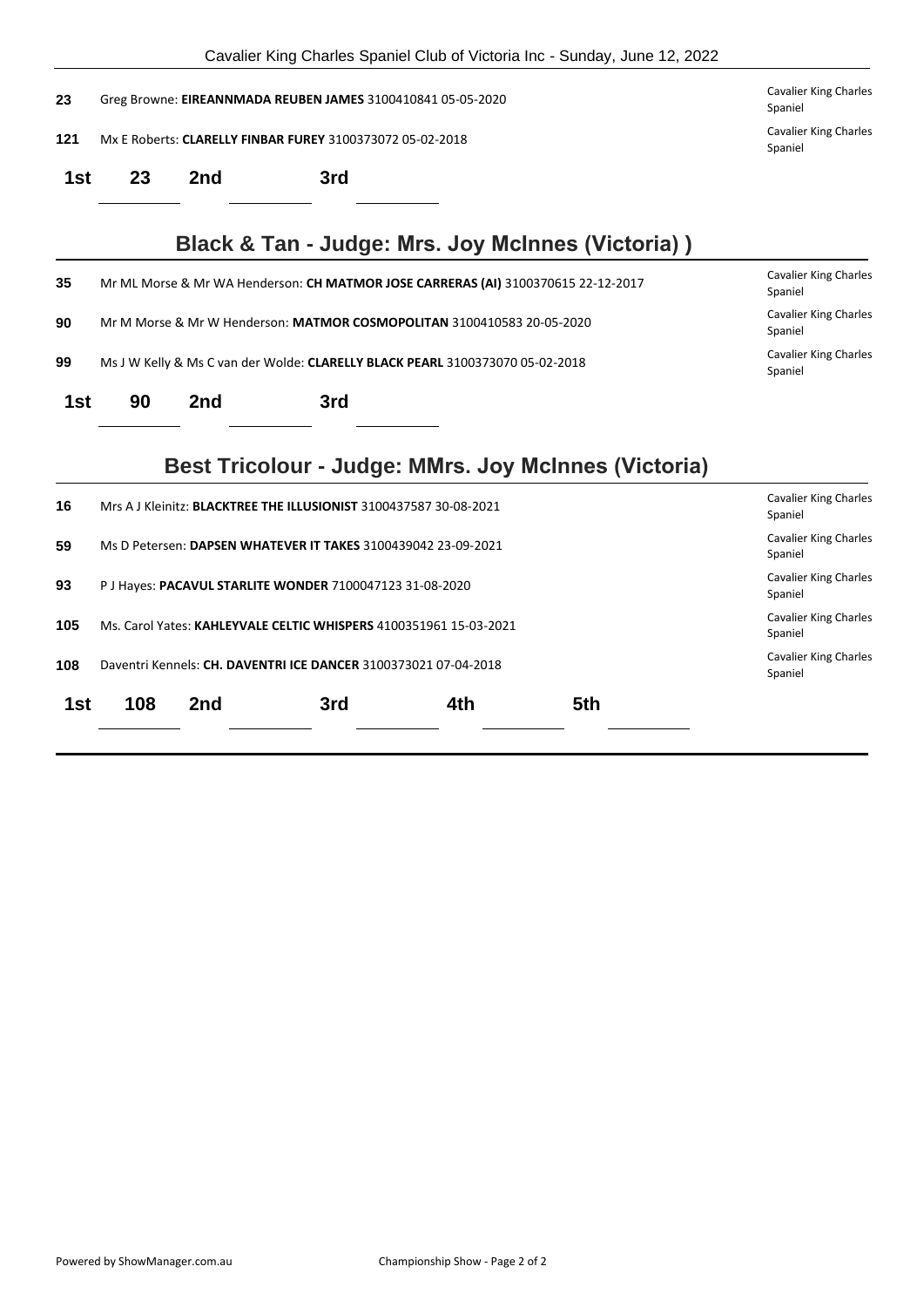|                    | <b>General Specials</b>                                                                                               | 19<br>2nd    | Sue Smith: JESSICAV SECRET SPECIAL AGENT 20-01-2021<br>Bred By: Sue Smith S: Dapsen Who'S Foolin Who D: Jessicav          |
|--------------------|-----------------------------------------------------------------------------------------------------------------------|--------------|---------------------------------------------------------------------------------------------------------------------------|
|                    | Mrs Shelley Walker (New Zealand)                                                                                      | 20           | Secret Potion<br>B Wright & A Whitehouse: BELLJARI HERE COMES THE SUN                                                     |
| <b>Start Time:</b> |                                                                                                                       | 4th          | 19-02-2021 Bred By: B Wright S: Leisureview Black Bob<br>Creek D: Belljari Age Of Adeline                                 |
|                    | <b>Cavalier King Charles Spaniel</b>                                                                                  | 21           | M Silvester: MARCAVAN LIBERATOR 12-05-2021 Bred By:                                                                       |
| 1                  | Class 1 - Baby Puppy Dog<br>Ms J W Kelly & Ms C van der Wolde: CLARELLY SWEET                                         | 3rd          | M Silvester S: Marcavan The Last Tycoon (Ai) D: Dapsen<br>Like A Dream                                                    |
| 4th                | MUSIC MAN 19-12-2021 Bred By: Ms J W Kelly & Ms C van                                                                 |              | <b>Class 5 - Intermediate Dog</b>                                                                                         |
|                    | der Wolde S: Eireannmada Reuben James D: Clarelly Tilly<br>Be In My Heart                                             | 22<br>5th    | KYM BROOKSBY: CH. CAVASHON ORIGINAL SIN 06-04-2020<br>Bred By: Kym Brooksby S: Ch Cavashon Top Pick D: Ch                 |
| $\mathbf{2}$       | K. BROOKSBY: APSOLOOTLY INK JETT 26-12-2021 Bred By:<br>R. Mayor S: Ch.Cavashon Ink Master D: Apsolootly Soda         |              | Cavashon Steal My Hart                                                                                                    |
| 3rd                | Stream                                                                                                                | 23           | Greg Browne: EIREANNMADA REUBEN JAMES 05-05-2020<br>Bred By: Greg Browne S: Am. Gr Ch. Ch. Sheeba Althof Red              |
| 3                  | Ms VR McLaughlin: KQRAC THE RING OF FIRE AT CAIREEN<br>30-12-2021 Bred By: V R McLaughlin S: Am Grand Ch &            | 2nd          | Is Back D: Ch. Eireannmada Ruby Tuesday                                                                                   |
|                    | Aust Supreme Ch Sheeba Althof Red Is Back (Imp Usa) D:                                                                | 24           | Ms D L Petersen: CH. DAPSEN HIGH FLYER 27-09-2020 Bred<br>By: Exhibitor S: Innesveil Hogans Hero (Ai) D: Ch Dapsen A      |
|                    | Aust. Ch Kqrac Irresistable Risk (Ai)                                                                                 | 3rd          | Class Above                                                                                                               |
| 4                  | Ms E Davison: BLACKLASH LUCKY STRIKE (AI) 11-01-2022                                                                  | 25           | Mrs A J Kleinitz: <b>BLACKTREE JACK OF DIAMONDS</b> 07-10-                                                                |
| 2nd                | Bred By: Ms E Davison S: Ch Matmor The Entertainer D: Ch<br>Blacklash Much Ado                                        |              | 2020 Bred By: Mrs A J Kleinitz S: Blacktree Whiskey Jack (Ai)<br><b>D:</b> Blacktree Golden Girl                          |
| 5                  | Mrs A J Kleinitz: BLACKTREE FULL OF THE DEVIL 24-01-2022                                                              | 26           | Ms. V R McLaughlin: KQRAC THE RING OF STEEL 18-10-                                                                        |
|                    | Bred By: EXH S: Blacktree Dance With The Devil D:<br>Blacktree Star All The Way                                       | 4th          | 2020 Bred By: V R McLaughlin S: Am Grand Ch & Aust                                                                        |
| 6                  | Marilyn Madigan: MERSEYPORT THE BARITONE AI 04-03-                                                                    |              | Supreme Ch Sheeba Althof Red Is Back (Imp Usa) D: Aust.<br>Ch Kgrac Irresistable Risk (Ai)                                |
| $1st^*$            | 2022 Bred By: Marilyn Madigan S: Ch Clopsville Rico Chico                                                             | 27           | KYM BROOKSBY: CAVASHON LIFE IN THE FAST LANE 09-12-                                                                       |
|                    | Jw Imp Uk D: Merseyport Jewel In The Crown                                                                            | $1st*$       | 2020 Bred By: K Brooksby S: Ch Cavashon U Tick All The                                                                    |
| 7<br>Excused       | Ms D L Petersen: DAPSEN THE SECRETS WE SHARE 07-03-<br>2022 Bred By: Exh S: Ch. Dapsen High Flyer D: Ch. Dapsen       |              | Boxes D: Ch Cavashon Valli                                                                                                |
|                    | The Secrets We Keep                                                                                                   |              | Class 8 - Limit Dog                                                                                                       |
| 8                  | K. BROOKSBY: JANEILCAV SECRET OF THE NIGHT AT                                                                         | 28           | Daventri Kennels: DAVENTRI SECRET WHISPERS 25-11-<br>2018 Bred By: Daventri Kennels S: Ch. Cavashon The Secret            |
| 5th                | CAVASHON 07-03-2022 Bred By: J. Rosie S: Ch Cavashon<br>The Secret Is Out D: Ch Janeilcav Eyecandy                    | 4th          | Is Out D: Ch. Daventri Pure Addiction                                                                                     |
|                    | <b>Class 2 - Minor Puppy Dog</b>                                                                                      | 29           | P J NICHOLS: MORNHAVEN MONET 03-01-2019 Bred By:                                                                          |
| 9                  | Kym Brooksby: CAVASHON GAME CHANGER 16-10-2021                                                                        | 3rd          | MR G Beckett S: Ch Miletree Royalist (Imp Uk) D:<br>Mornhaven Memoir                                                      |
| 2nd                | Bred By: Kym Brooksby S: Ch Cavashon Top Pick D:                                                                      | 30           | M Silvester: MARCAVAN HIGH SEAS 16-08-2019 Bred By:                                                                       |
|                    | Cavashon Playing For Keeps<br>Mathew Morse & Will Henderson: MATMOR BARITONE 13-                                      | 5th          | M. Silvester S: Ch. Dapsen Destruction Man D: Marcavan                                                                    |
| 10<br>3rd          | 11-2021 Bred By: Mathew Morse & Will Henderson S: Ch                                                                  | 31           | Secret Keepsake (Ai)<br>Miss C Taylor: KASADECAV WHISKY TANGO FOXTROT 02-                                                 |
|                    | Matmor Pomp And Circumstance (Ai) D: Ch Matmor La<br>Stupenda (Ai)                                                    | $1st*$       | 03-2020 Bred By: EXH S: Nld Ch. Nld Jr Ch. Whatever Of An<br>Excellent Choice (Imp Nld) D: Kasadecav Resistance Is Futile |
| 11                 | Mrs A J Kleinitz: KRISTICHINO BLACK VELVET 29-11-2021                                                                 | 32           | Mrs A J Kleinitz: BLACKTREE TOUCHED BY BLUE 18-10-2020                                                                    |
| 4th                | Bred By: Miss K Purnell S: Blacktree Blue By You D:<br>Kristichino Moonflower                                         | 2nd          | Bred By: Mrs A J Kleinitz S: Blacktree Tangled Up In Blue D:                                                              |
| 12                 | Ms D L Petersen: DAPSEN RENDEZVOUS 07-12-2021 Bred                                                                    |              | Blacktree Touched By An Angel                                                                                             |
| 1st                | By: Exh S: Ch. Dapsen High Flyer D: Marcavan Puppet On A                                                              | 33<br>Absent | Caribelle Knls: CARIBELLE RIDING SHOTGUN (AI) 16-01-<br>2021 Bred By: Caribelle Knls S: Kinvaar Son Of A Gun (Uk)         |
|                    | String (Ai)                                                                                                           |              | <b>D:</b> Caribelle Play It Cool                                                                                          |
|                    | Class 3 - Puppy Dog                                                                                                   |              | Class 10 - Australian Bred Dog                                                                                            |
| 43<br>Absent       | Caribelle Knls: CARIBELLE SKATING ON ICE (AI) 31-07-2021<br>Bred By: Caribelle Knls S: Ch Caribelle Love Em Forget Em | 34           | Jacqueline Giggins: CH INNESVEIL LOVES DESIGN JC 05-06-                                                                   |
|                    | <b>D:</b> Ch Caribelle Baileys On Ice                                                                                 | 2nd          | 2016 Bred By: Joy McInnes S: Ch. Nz Ch. Innesveil Classic<br>Lover D: Ch. Chevalove Imperial Design                       |
| 14                 | Ms D L Petersen: DAPSEN NOBODYS FOOL 06-08-2021<br>Bred By: EXH S: Elvenhome Cassini (Ai) D: Dapsen Im No             | 35           | Mr ML Morse & Mr WA Henderson: CH MATMOR JOSE                                                                             |
| 3rd                | Fool                                                                                                                  | 3rd          | CARRERAS (AI) 22-12-2017 Bred By: MR ML MORSE & MR<br>WA HENDERSON S: Uk Ch Harana Alfie Boe (Imp Uk) D: Sup              |
| 15                 | Mrs. Claire Rogers: LACELEE DREAM LOVER 28-08-2021                                                                    |              | Ch Matmor Secret Society                                                                                                  |
| 1st                | Bred By: Mrs. M.L. Gray S: Innesveil Northern Dream (Ai) D:<br>Lacelee True Love                                      | 36           | Daventri Kennels: CH DAVENTRI JEWELL ON FIRE 08-11-                                                                       |
| 16                 | Mrs A J Kleinitz: BLACKTREE THE ILLUSIONIST 30-08-2021                                                                |              | 2018 Bred By: Daventri Kennels S: Ch. Caribelle Icy Cold But                                                              |
| 4th                | Bred By: EXH S: Ch Kahleyvale Transcendence D: Blacktree                                                              | 37           | Cool (Ai) D: Ch. Daventri Sugar And Spice<br>Mrs A J Kleinitz: <b>BLACKTREE TANGLED UP IN BLUE</b> 18-12-                 |
|                    | Golden Girl                                                                                                           | 4th          | 2018 Bred By: Mrs A J Kleinitz S: Nz Ch Ch Kahleyvale Walk                                                                |
| 17                 | Mathew Morse & Will Henderson: MATMOR CORONATION<br>28-11-2021 Bred By: Mathew Morse & Will Henderson S:              |              | The Line D: Blacktree Scene Steela                                                                                        |
| 2nd                | Ch Matmor Pomp And Circumstance (Ai) D: Ch Matmor Tell                                                                | 38           | Mr R M Mayor: CH.COLOORA LA CARRERA 05-11-2019<br>Bred By: L.Morris S: Kingdomravello Love From Spain (Imp                |
|                    | Her About It                                                                                                          | $1st*$       | Esp) D: Aksmadas Calista (Imp Pol)                                                                                        |
|                    | Class 4 - Junior Dog                                                                                                  | 39           | Greg Browne: EIREANNMADA KINGS CROSS 06-02-2020                                                                           |
| 18                 | Mathew Morse & Will Henderson: MATMOR ESCAPE TO<br>THE COUNTRY 18-01-2021 Bred By: Mr M L Morse & Mr W                |              | Bred By: Greg Browne S: Am. Gr Ch. Ch. Sheeba Althof Red<br>Is Back D: Eireannmada Legally Blonde (Ai)                    |
| $1st*$             | A Henderson S: Ch Matmor Pomp And Circumstance (Ai) D:                                                                | 40           | KYM BROOKSBY: CH. CAVASHON INK MASTER 30-07-2020                                                                          |
|                    | Matmor Highclere                                                                                                      | 5th          | Bred By: Kym Brooksby S: Ch Cavashon Ticked Thoes Boxes                                                                   |
|                    |                                                                                                                       |              | <b>D:</b> Ch Cavashon A Silhouette                                                                                        |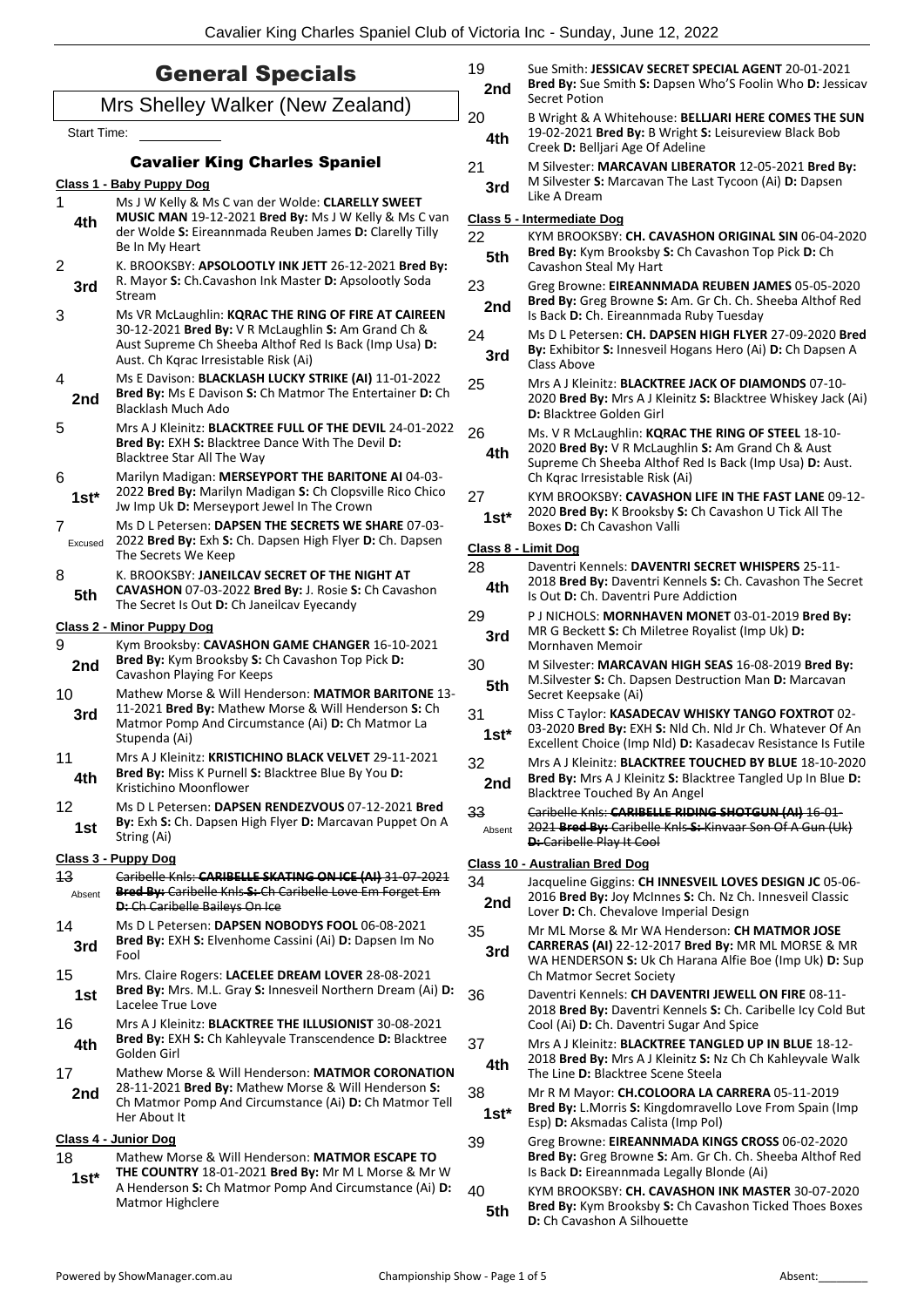41 Ms D L Petersen: **CH. DAPSEN HOW DO YOU LIKE ME NOW** 29-11-2020 **Bred By:** Exhibitor **S:** Dapsen Whos Foolin Who **D:** Dapsen Which Witch Is Which 62 Bethany Murdoch: **BRIMARVAN EMERALD EYES** 30-10-

|              | Class 11 - Open Dog                                                                                                   |  |  |  |  |  |
|--------------|-----------------------------------------------------------------------------------------------------------------------|--|--|--|--|--|
| 42           | Ms D L Petersen: SUP CH DAPSEN FLYING HIGH 06-08-2015                                                                 |  |  |  |  |  |
| Absent       | Bred By: Exhibitor S: Ch Dapsen Kiss Em N Leave Em-D: Ch<br>Dapsen Glitters In Champagne                              |  |  |  |  |  |
| 43           | KYM BROOKSBY: FCI CH.& SUP.CH CAVASHON FLYING                                                                         |  |  |  |  |  |
| Excused      | SOLO 25-03-2016 Bred By: K.Brooksby S: Sup. Ch Cavashon                                                               |  |  |  |  |  |
|              | Pick Me D: Ch Cavashon Whats Not To Like                                                                              |  |  |  |  |  |
| 44           | Caribelle Knls: SUP CH CARIBELLE ICY COLD BUT COOL (AI)<br>15-05-2016 Bred By: EXH S: Kinvaar Believer Fever (Imp     |  |  |  |  |  |
| 3rd          | Usa) D: Sup Ch Caribelle Fairy Tale                                                                                   |  |  |  |  |  |
| 45           | Ms D L Petersen: CH. DAPSEN<br>CHIP OFF THE OL                                                                        |  |  |  |  |  |
| Absent       | BLOCK 17 03 2017 Bred By: Exhibitor S: Supch Dapsen                                                                   |  |  |  |  |  |
|              | Flying High D: Supch Dapsen Bejazzled<br>Ms. V. R. McLaughlin & Mrs K. Ostmann: AM. GRAND CH.                         |  |  |  |  |  |
| 46<br>$1st*$ | AUST. SUPREME CH. SHEEBA ALTHOF RED IS BACK (IMP.                                                                     |  |  |  |  |  |
|              | USA) 07-05-2017 Bred By: Mrs. K. Ostmann S: Am. Ch.                                                                   |  |  |  |  |  |
|              | Orchard Hill Elementary (Usa) D: Althof Cafe Royal (Usa)                                                              |  |  |  |  |  |
| 47           | Mrs A J Kleinitz: BLACKTREE DANCE WITH THE DEVIL 24-01-<br>2018 Bred By: Mrs A J Kleinitz S: Ch Blacktree Hot Feet D: |  |  |  |  |  |
| 4th          | Ch Blacktree Touch Of The Devil                                                                                       |  |  |  |  |  |
| 48           | Mathew Morse & Will Henderson: CH MATMOR POMP                                                                         |  |  |  |  |  |
| 2nd          | AND CIRCUMSTANCE (AI) 29-08-2019 Bred By: Mathew                                                                      |  |  |  |  |  |
|              | Morse & Will Henderson S: Uk Ch Harana Errol Brown (Jw)<br>(Imp Uk) D: Supreme Ch Matmor Secret Society               |  |  |  |  |  |
| Ch           | 46<br>25<br>27<br>Pts<br>Res                                                                                          |  |  |  |  |  |
|              | Class 1a - Baby Puppy Bitch                                                                                           |  |  |  |  |  |
| 49           | Retrac Kennels: RETRAC GRACE AND ELEGANCE 26-12-                                                                      |  |  |  |  |  |
|              | 2021 Bred By: Retrac Kennels S: Ch Matmor Pomp And                                                                    |  |  |  |  |  |
|              | Circumstance (Ai) D: Retrac In The Line Of Fire                                                                       |  |  |  |  |  |
| 50           | Mr E Howden & V McLaughlin & P Finnie: KQRAC THE RING<br>OF FLAMES 30-12-2021 Bred By: Ms V McLaughlin S: Am Gr       |  |  |  |  |  |
|              | Ch Grand Ch Sup Ch Sheeba Althof Red Is Back D: Ch Kgrac                                                              |  |  |  |  |  |
|              | Irresistable Risk (Ai)                                                                                                |  |  |  |  |  |
| 51           | Ms. V R McLaughlin: KQRAC THE RING THAT RULES THEM                                                                    |  |  |  |  |  |
| 4th.         | ALL 30-12-2021 Bred By: V R McLaughlin S: Am Grand Ch &<br>Aust Supreme Ch Sheeba Althof Red Is Back (Imp Usa) D:     |  |  |  |  |  |
|              | Aust. Ch Kqrac Irresistable Risk (Ai)                                                                                 |  |  |  |  |  |
| 52           | D Petersen: DAPSEN GUILTY PLEASURES 10-01-2022 Bred                                                                   |  |  |  |  |  |
| 5th          | By: Exh S: Ch Dapsen High Flyer D: Dapsen Sorry Not Sorry                                                             |  |  |  |  |  |
| 53           | Mrs A J Kleinitz: <b>BLACKTREE DEVIL MADE ME DO IT</b> 29-01-                                                         |  |  |  |  |  |
|              | 2022 Bred By: EXH S: Blacktree Dance With The Devil D:                                                                |  |  |  |  |  |
|              | Blacktree Star Of The Stage                                                                                           |  |  |  |  |  |
| 54           | Mrs A J Kleinitz: <b>BLACKTREE THE DEVIL MAY CARE</b> 29-01-                                                          |  |  |  |  |  |
|              | 2022 Bred By: EXH S: Blacktree Dance With The Devil D:<br>Blacktree Star Of The Stage                                 |  |  |  |  |  |
| 55           | Marilyn Madigan: MERSEYPORT THE CONTRALTO AI 04-03-                                                                   |  |  |  |  |  |
| 3rd          | 2022 Bred By: Marilyn Madigan S: Ch Clopsville Rico Chico                                                             |  |  |  |  |  |
|              | Jw Imp Uk D: Merseyport Jewel In The Crown                                                                            |  |  |  |  |  |
| 56<br>2nd    | Marilyn Madigan: MERSEYPORT THE SOPRANO AI 04-03-<br>2022 Bred By: Marilyn Madigan S: Ch Clopsville Rico Chico        |  |  |  |  |  |
|              | Jw Imp Uk D: Merseyport Jewel In The Crown                                                                            |  |  |  |  |  |
| 57           | Ms D L Petersen: DAPSEN THE SECRETS WE KEPT 07-03-                                                                    |  |  |  |  |  |
| 1st          | 2022 Bred By: Exh S: Ch. Dapsen High Flyer D: Ch. Dapsen<br>The Secrets We Keep                                       |  |  |  |  |  |
|              | Class 2a - Minor Puppy Bitch                                                                                          |  |  |  |  |  |
| 58           | Daventri Kennels: DAVENTRI THYME TRAVELLER 20-09-                                                                     |  |  |  |  |  |
|              | 2021 Bred By: Daventri Kennels S: Ch. Daventri In The Nich                                                            |  |  |  |  |  |
|              | Of Thyme D: Ch. Daventri Secret Addiction                                                                             |  |  |  |  |  |
| 59           | Ms D Petersen: DAPSEN WHATEVER IT TAKES 23-09-2021<br>Bred By: EXH S: Nld Ch. Nld Jr. Ch. Whatever Of An              |  |  |  |  |  |
| 3rd          | Excellent Choice (Imp Nld) D: Ch. Dapsen Theres No Foolin                                                             |  |  |  |  |  |
|              | Me                                                                                                                    |  |  |  |  |  |
| 60           | Kym Brooksby: CAVASHON PLAYING THE GAME 16-10-                                                                        |  |  |  |  |  |
| 5th          | 2021 Bred By: Kym Brooksby S: Ch Cavashon Top Pick D:<br>Cavashon Playing For Keeps                                   |  |  |  |  |  |
| 61           | Greg Browne: EIREANNMADA THAT'LL BE THE DAY 21-10-                                                                    |  |  |  |  |  |
| $1st*$       | 2021 Bred By: Greg Browne S: Eireannmada Kings Cross D:                                                               |  |  |  |  |  |
|              | Eireannmada Chooseday                                                                                                 |  |  |  |  |  |

|                |              | Ch.Aust.Supreme Ch Sheeba Althof Red Is Back. (Imp. Usa)<br><b>D:</b> Brimarvan Garden Of Eden                                                                                                                      |
|----------------|--------------|---------------------------------------------------------------------------------------------------------------------------------------------------------------------------------------------------------------------|
| 5              | 63<br>4th    | Bronwyn Schmidt: BRADES SITTING PRETTY 04-11-2021<br>Bred By: BRONWYN SCHMIDT S: Nld.Ch. Nld. Jr Ch.<br>Whateverof An Excellent Choice (Imp Nld) D: Ch Woodhay<br>Jameka                                            |
|                | 64           | Greg Browne: EIREANNMADA LETTER TO LUCILLE 07-11-<br>2021 Bred By: Greg Browne S: Ch. Matmor Pomp And<br>Circumstance (Ai) D: Eireannmada My My Delilah                                                             |
|                | 65           | Mrs A J Kleinitz: BLACKTREE QUEEN OF MYSTERY 30-11-<br>2021 Bred By: EXH S: Blacktree Whiskey Jack (Ai) D:<br><b>Blacktree The Queen Bee</b>                                                                        |
|                | 66<br>2nd    | Kym Brooksby: CAVASHON SUGAR RUSH 07-12-2021 Bred<br>By: Kym Brooksby S: Ch Cavashon U Tick All The Boxes D:<br>Ch Cavashon Pink Kitty                                                                              |
|                | 67           | Ms D L Petersen: DAPSEN THE BOSS LADY 07-12-2021 Bred<br>By: Exh S: Ch. Dapsen High Flyer D: Marcavan Puppet On A<br>String (Ai)                                                                                    |
| $\overline{a}$ | 68           | Mathew Morse & Will Henderson: MATMOR TULIP 12-12-<br>2021 Bred By: Mr M L Morse & Mr W A Henderson S: Nld<br>Ch, Nld Jr Ch Whatever Of An Excellent Choice (Imp Nld) D:<br>Ch Matmor Thrilled To Bits              |
|                |              | <u> Class 3a - Puppy Bitch</u>                                                                                                                                                                                      |
|                | 69<br>3rd    | Mr. Ray Wilson & Loraine Korving: CAVREALM NIGHT SKYE<br>22-07-2021 Bred By: Mr. Ray Wilson S: Ch Cavashon Pistols<br>At Dawn D: Ch Parov Reach For The Stars                                                       |
|                | 70           | Belinda Wright: BELLJARI WINTERS MIRACLE KISS 23-07-<br>2021 Bred By: Miss B Wright S: Kabob Wagner D: Belliari<br>Candlelight Kiss                                                                                 |
| 5              | 71<br>1st*   | Caribelle Knls: CARIBELLE KAHLUA ON ICE (AI) 31-07-2021<br>Bred By: Caribelle Knls S: Ch Caribelle Love Em Forget Em<br>D: Ch Caribelle Baileys On Ice                                                              |
| ir             | 72           | Greg Browne: EIREANNMADA CAROUSEL 04-08-2021 Bred<br><b>By:</b> Greg Browne S: Eireannmada Kings Cross D:<br>Eireannmada Sound Of Music                                                                             |
| ï              | 73<br>2nd    | Mrs J Humphries: LOOKINGGLASS ENCHANTMENT 09-08-<br>2021 Bred By: Mrs J Humphries S: Ch Elvenhome Fever<br>Pitch (Ai) D: Lookingglass Magic Happens                                                                 |
|                | 74<br>4th    | Kim Graham: LACELEE ILLUSION OF LOVE 28-08-2021 Bred<br>By: Marion Gray S: Innesveil Northern Dream D: Lacelee<br><b>True Love</b>                                                                                  |
|                | 75           | Amanda Perry: SPENELLIE MEADOWS OF HEAVEN 30-08-<br>2021 Bred By: Amanda Perry S: Ch Edenridge Power Of One<br><b>D:</b> Kandccamo Chasing Butterflies                                                              |
|                | 76<br>Absent | Mathew Morse & Will Henderson: MATMOR INTRICATE<br><b>DESIGN</b> 17 09 2021 Bred By: Mr M L Morse & Mr W A<br>Henderson S: Nld, Ch, Nld, Jr Ch Whatever Of Excellent<br>Choice (Imp Nld) D: Sup Ch Matmor Socialite |
|                |              | Class 4a - Junior Bitch                                                                                                                                                                                             |
|                | 77<br>Absent | Daventri Kennels: DAVENTRI SECRET ALLURE 28-12-2020<br>Bred By: Daventri Kennels S: Daventri Secret Whispers D:<br>Ch. Daventri Ice Dancer                                                                          |
|                | 78<br>Absent | marion Gray: LACELEE TRULEY SCRUMPTIOUS 11-01-2021<br>Bred By: Mrs M.L Gray S: Innesveil Hogans Hero D: Lacelee<br><b>True Love</b>                                                                                 |
|                | 79<br>Absent | Sue Smith: JESSICAV WHO'S SECRET CHARM 20-01-2021<br><b>Bred By:</b> Sue Smith S: Dapsone Who'S Foolin Who D:<br>Jessicay Secret Potion                                                                             |
|                | 80           | Belinda Wright: KANDCCAMO ALL FOR THE LOVE 02-02-<br>2021 Bred By: K Camilleri S: Leisureview Black Bob Creek D:<br>Innesveil Hogans Treasure At Woodhay                                                            |
|                | 81<br>4th    | Marilyn Madigan: CHIENCAV BELLA MARMITTA 14-02-2021<br>Bred By: Ms P Lee& Ms P Dawson S: Ch Merseyport<br>Bellissimo <b>D:</b> Ch Merseyport Dixie Chick                                                            |
|                | 82<br>3rd    | KYM BROOKSBY: <b>CAVASHON CHIT CHAT</b> 14-03-2021 <b>Bred</b><br>By: KYM BROOKSBY S: Ch Cavashon Top Pick D: Cavashon                                                                                              |

2021 **Bred By:** Brimarvan Kennels **S:** Am.Grand

**3rd By:** KYM BROOKSE Playing For Keeps 83 Ms E Davison: **BLACKLASH ALICE WILDING** 15-03-2021 **Bred By:** Ms E Davison **S:** Ch Matmor Pomp And Circumstance **D:**  Ch Blacklash Scandal Lilac Wine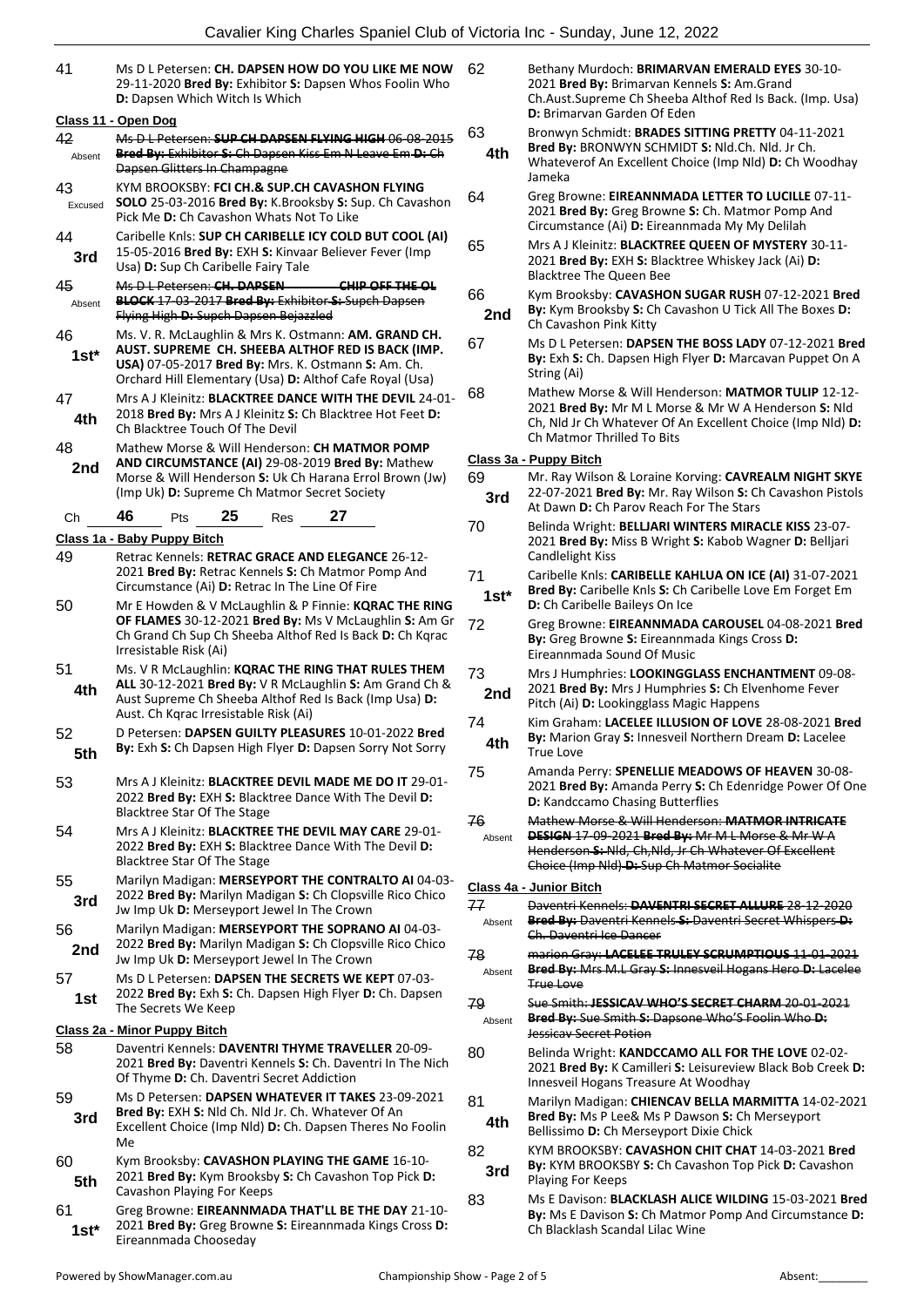| 84              | Mrs A J Kleinitz: KAHLEYVALE LUCK OF THE IRISH 15-03-<br>2021 Bred By: Ms. Carol Yates S: Blacktree The Gambler D:<br>Kahleyvale Melrose Place                                                    | 1                                |
|-----------------|---------------------------------------------------------------------------------------------------------------------------------------------------------------------------------------------------|----------------------------------|
| 85<br>1st       | Ms D L Petersen: CH. DAPSEN DO YOU SEE WHAT I SEE 08-<br>04-2021 Bred By: Exhibitor S: Nld Ch. Nld Jr Ch. Whatever<br>Of An Excellent Choice (Imp Nld) D: Sup Ch Dapsen Mirror<br>Mirror          | $\overline{c}$<br>$\overline{1}$ |
| 86<br>5th       | M Silvester: MARCAVAN QUEEN OFTHE DESERT 12-05-<br>2021 Bred By: M Silvester S: Marcavan The Last Tycoon (Ai)<br><b>D:</b> Dapsen Like A Dream                                                    | 1                                |
| 87<br>2nd       | Bronwyn Schmidt: BRADES JAMAYA 13-05-2021 Bred By:<br>BRONWYN SCHMIDT S: Innesveil Northern Dream(Ai) D: Ch<br>Woodhay Jameka                                                                     | 1                                |
|                 | Class 5a - Intermediate Bitch                                                                                                                                                                     |                                  |
| 88              | Mrs A J Kleinitz: <b>BLACKTREE KEEP THE TRYST</b> 06-07-2019<br>Bred By: A J Kleinitz S: Blacktree Forever A Rebel D: Elreav<br>Moon Light Tryst                                                  | 1                                |
| 89<br>4th       | Mr R & Mrs L Hocking: CAIREEN HAPPY EVERLY AFTER 11-<br>04-2020 Bred By: Mr R & Mrs L Hocking S: Am Gr Ch Aust<br>Supreme Ch Sheeba Althof Red Is Back (Imp Us) D: Caireen<br>Saymyname Saymyname | 1                                |
| 90<br>3rd       | Mr M Morse & Mr W Henderson: MATMOR<br>COSMOPOLITAN 20-05-2020 Bred By: Mathew Morse &<br>Will Henderson S: Ch Matmor Remy Martin D: Ch Matmor                                                    | 1                                |
| 91<br>Withdrawn | Downtown<br>KYM BROOKSBY: CAVASHON TOUCH OF INK 30-07-2020<br>Bred By: Kym Brooksby S: Ch Cavashon Ticked Thoes Boxes<br><b>D:</b> Ch Cavashon A Silhouette                                       | 1                                |
| 92<br>1st       | Mathew Morse & Will Henderson: MATMOR IT GIRL (AI)<br>01-08-2020 Bred By: Mathew Morse & Will Henderson S:<br>Uk Ch Harana Alfie Boe (Imp Uk) D: Supreme Ch Matmor In<br>The Society Pages        | $\overline{c}$<br>1              |
|                 |                                                                                                                                                                                                   |                                  |
| 93<br>5th       | P J Hayes: PACAVUL STARLITE WONDER 31-08-2020 Bred<br>By: p j hayes S: Kenora He Tells No Gossip D: Ch Coloora<br>Midday Chardonnay                                                               | 1                                |
| 94              | Retrac Kennels: MERSEYPORT FAIRY DUST 08-09-2020<br>Bred By: Mrs M Madigan S: Ch Merseyport Bellisimo (Ai) D:<br>Merseypont Tinkerbelle                                                           | 1                                |
| 95<br>2nd       | Christopher Underhill: JEZZAMONT LOLLOBRIGIDA 12-09-<br>2020 Bred By: Lynette Oliver S: Merseyport Bellissimo D:<br>Jezzamont Lady In Red                                                         | 1                                |
| 96              | Belinda Wright: BELLJARI MAGICAL MOON LIGHT 23-11-<br>2020 Bred By: Belinda Wright S: Ch Merseyport Bellissimo<br>D: Belljari Red Mist Ova The Moon                                               | $\overline{1}$                   |
| 97<br>Absent    | M Lu: DAPSEN SHAKE RATTLE AND ROLL 29-11-2020 Bred<br>By: D L Petersen S: Dapsen Whos Foolin Who D: Dapsen<br>Which Witch Is Which                                                                | 4                                |
|                 | Class 8a - Limit Bitch                                                                                                                                                                            |                                  |
| 98              | Retrac Kennels: RETRAC IN THE LINE OF FIRE 05-08-2017                                                                                                                                             |                                  |
| 5th             | Bred By: Retrac Kennels S: Ch Jenawyn Wildfire D: Retrac A<br><b>Chorus Line</b>                                                                                                                  |                                  |
| 99              | Ms J W Kelly & Ms C van der Wolde: CLARELLY BLACK<br>PEARL 05-02-2018 Bred By: Jan Kelly S: Ch. Coatesville<br>Master Plan (Ai) D: Ch, Clarelly Shine On Me                                       | <u>c</u><br>1                    |
| 100<br>3rd      | Mr R & Mrs L Hocking: CAIREEN FRANKLY MY DEAR 25-10-<br>2018 Bred By: Mr R & Mrs L Hocking S: Ch Jenawyn Wildfire<br><b>D:</b> Dunsfold Bronte                                                    | 1                                |
| 101<br>2nd      | Marilyn Madigan: MERSEYPORT JEWEL IN THE CROWN 28-<br>02-2020 Bred By: Marilyn Madigan S: Ch Merseyport<br>Bellissimo D: Ch Merseyport Tinonee                                                    |                                  |
| <b>102</b>      | <b>P J Nichols: BLACKTREE COME FROM AWAY 11-05-2020</b>                                                                                                                                           | <u>c</u>                         |
| Absent          | Bred By: Mrs A J Kleinitz S: Blacktree Forever A Rebel D:<br><b>Blacktree Luvs The Limelight</b>                                                                                                  | 1                                |
| 103<br>4th      | Kim Graham: INNESVEIL TIGER LILLY 27-07-2020 Bred By:<br>Joy McInnes S: Innesveil Hogans Hero D: Brades<br>Cosmopolitan Lover                                                                     | 1                                |
| 104             | M Silvester: JESSICAV WHO KNOWS THE SECRET 20-01-<br>2021 Bred By: S C Smith S: Dapsen Whos Foolin Who D:<br><b>Jessicav Secret Potion</b>                                                        |                                  |
| 105             | Ms. Carol Yates: KAHLEYVALE CELTIC WHISPERS 15-03-<br>2021 Bred By: Ms. Carol Yates S: Blacktree The Gambler D:<br>Kahleyvale Melrose Place                                                       |                                  |

- 106 Ms D L Petersen: **DAPSEN CAN YOU SEE ME NOW** 08-04-
- 2021 **Bred By:** Exhibitor **S:** Nld Ch. Nld Jr Ch. Whatever Of An Excellent Choice (Imp Nld) **D:** Sup Ch Dapsen Mirror Mirror **1st**

#### **Class 10a - Australian Bred Bitch**

- 107 Mrs S Ingpen: **CH WOODHAY JAMEKA (AI)** 21-04-2017 **Bred By:** Owner **S:** Charnell Jameson Jw (Imp Uk) **D:** Woodhay **2nd By:** UWner S
- 108 Daventri Kennels: **CH. DAVENTRI ICE DANCER** 07-04-2018 **Bred By:** Daventri Kennels **S:** Ch. Caribelle Icy Cold But Cool
- **3rd Bred By:** Daventri Kennels Side **D:** Daventri Cinnamon Spice
- 109 Ms D L Petersen: **CH. DAPSEN THE SECRETS WE KEEP** 18- 04-2018 **Bred By:** Exhibitor **S:** Ch Marcavan Sorcerers **1st** D4-2018 **Died by:** Exhibitor **S:** Children Secrets **D:** Dapsen Against The Odds
- 110 KYM BROOKSBY: **CH CAVASHON A SILHOUETTE** 11-06-2018 **Bred By:** Kym Brooksby **S:** Ch Cavashon Black Obsession **D:**  Cavashon The Fame Game
- 111 Belinda Wright: **BELLJARI AGE OF ADELINE** 17-09-2018 **Bred By:** B Wright **S:** Ch Edenridge Power Of One **D:** Belljari Red Mist Ova The Moon
- 12 M Morse and W Henderson: MATMOR LAST NIGHT OF THE
- **PROMS (AI)** 29-08-2019 **Bred By:** Mr M L Morse & Mr W A Henderson **S:** Uk Ch Harana Errol Brown(Jw) (Imp Uk) **D:**  Supreme Ch Matmor Secret Society **5th**
- 113 Dr V Peachey, Mr M Morse & Mr W Henderson: **CH MATMOR THRILL OF THE CHASE** 28-11-2019 **Bred By:** Mr M L Morse & Mr W A Henderson **S:** Ch Matmor Jose **4th**
	- Carreras (Ai) **D:** Matmor Thrill Seeker

#### **Class 11a - Open Bitch**

|               | <u> Class Tia - Open Bitch</u>                                                                                                                                                                                           |     |    |                                           |                                                                                                                 |  |  |
|---------------|--------------------------------------------------------------------------------------------------------------------------------------------------------------------------------------------------------------------------|-----|----|-------------------------------------------|-----------------------------------------------------------------------------------------------------------------|--|--|
| 114<br>1st    | Ms D L Petersen: SUP CH. DAPSEN MIRROR MIRROR 17-03-<br>2017 Bred By: Exhibitor S: Supch Dapsen Flying High D:                                                                                                           |     |    |                                           |                                                                                                                 |  |  |
| 115<br>2nd    | Supch Dapsen Bejazzled<br>Mathew Morse & Will Henderson: SUPREME CH MATMOR<br>SOCIALITE 26-06-2017 Bred By: Mathew Morse & Will<br>Henderson S: Supreme Ch Matmor Colour Sergeant D:<br>Supreme Ch Matmor Secret Society |     |    |                                           |                                                                                                                 |  |  |
| 116<br>3rd    | R McCullough: CH CARIBELLE FANTASY ON ICE 28-05-2018<br>Bred By: Caribelle Knls S: Sup Ch Caribelle Icy Cold But Cool<br>(Ai) D: Caribelle Uptown Girl                                                                   |     |    |                                           |                                                                                                                 |  |  |
| 117<br>4th    | Boxes D: Ch Cavashon Valli                                                                                                                                                                                               |     |    |                                           | KYM BROOKSBY: CH CAVASHON TICK OF APROVAL 12-09-<br>2018 Bred By: Kym Brooksby S: Ch Cavashon U Tick All The    |  |  |
| 118<br>Absent | The Boxes D: Ch. Cavashon Valli                                                                                                                                                                                          |     |    |                                           | K. BROOKSBY: CH. CAVASHON ALL THE BOXES TICKED 12-<br>09-2018 Bred By: K. BROOKSBY S: Ch Cavashon U Tick All    |  |  |
| 119<br>Absent | Mr G Beckett: MORNHAVEN MARSEILLE 03-01-2019 Bred<br>By: Mr G Beckett S: Ch. Miletree Royalist (Uk) D: Mornhaven<br>Memoir                                                                                               |     |    |                                           |                                                                                                                 |  |  |
| Ch            | 114                                                                                                                                                                                                                      | Pts | 25 | Res                                       | 115                                                                                                             |  |  |
| <b>BOB</b>    | 46 Dog                                                                                                                                                                                                                   | Pts | 25 |                                           | R/Up 27 Dog                                                                                                     |  |  |
|               | Class 18 - Neuter Dog                                                                                                                                                                                                    |     |    |                                           |                                                                                                                 |  |  |
| 120           |                                                                                                                                                                                                                          |     |    |                                           | Jacqueline Giggins: NEUT. GR CH CAVALRITE SIR LANCELOT                                                          |  |  |
| 1st*          |                                                                                                                                                                                                                          |     |    | Colonial Boy D: Cavalrite Petite Sirah    | 05-10-2014 Bred By: Ms M J Baker S: Astradan Wild                                                               |  |  |
| 121<br>2nd    | Clarelly Shine On Me                                                                                                                                                                                                     |     |    |                                           | Mx E Roberts: CLARELLY FINBAR FUREY 05-02-2018 Bred<br>By: Jan Kelly S: Ch. Coatesville Master Plan (Ai) D: Ch. |  |  |
| Neuter        | 120                                                                                                                                                                                                                      | Pts | 7  | Res                                       | 121                                                                                                             |  |  |
|               | Class 18a - Neuter Bitch                                                                                                                                                                                                 |     |    |                                           |                                                                                                                 |  |  |
| 122<br>1st    |                                                                                                                                                                                                                          |     |    | Nueter Ch Jessicav Australias Got Talent  | Sue Smith: CH NUETER CH JESSICAV KISS ME I'M HOT 22-<br>09-2016 Bred By: Sue Smith S: Blacktree Hot Shot D: Ch  |  |  |
| 123<br>2nd    |                                                                                                                                                                                                                          |     |    | Destruction Man D: Ch Dapsen Swing Sister | Sharyl Walsh: AUST CH AND NEUTER CH DAPSEN STAR OF<br>INDYIA 23-09-2016 Bred By: Denise Petersen S: Ch Dapsen   |  |  |
| Neuter        | 122                                                                                                                                                                                                                      | Pts | 7  | Res                                       | 123                                                                                                             |  |  |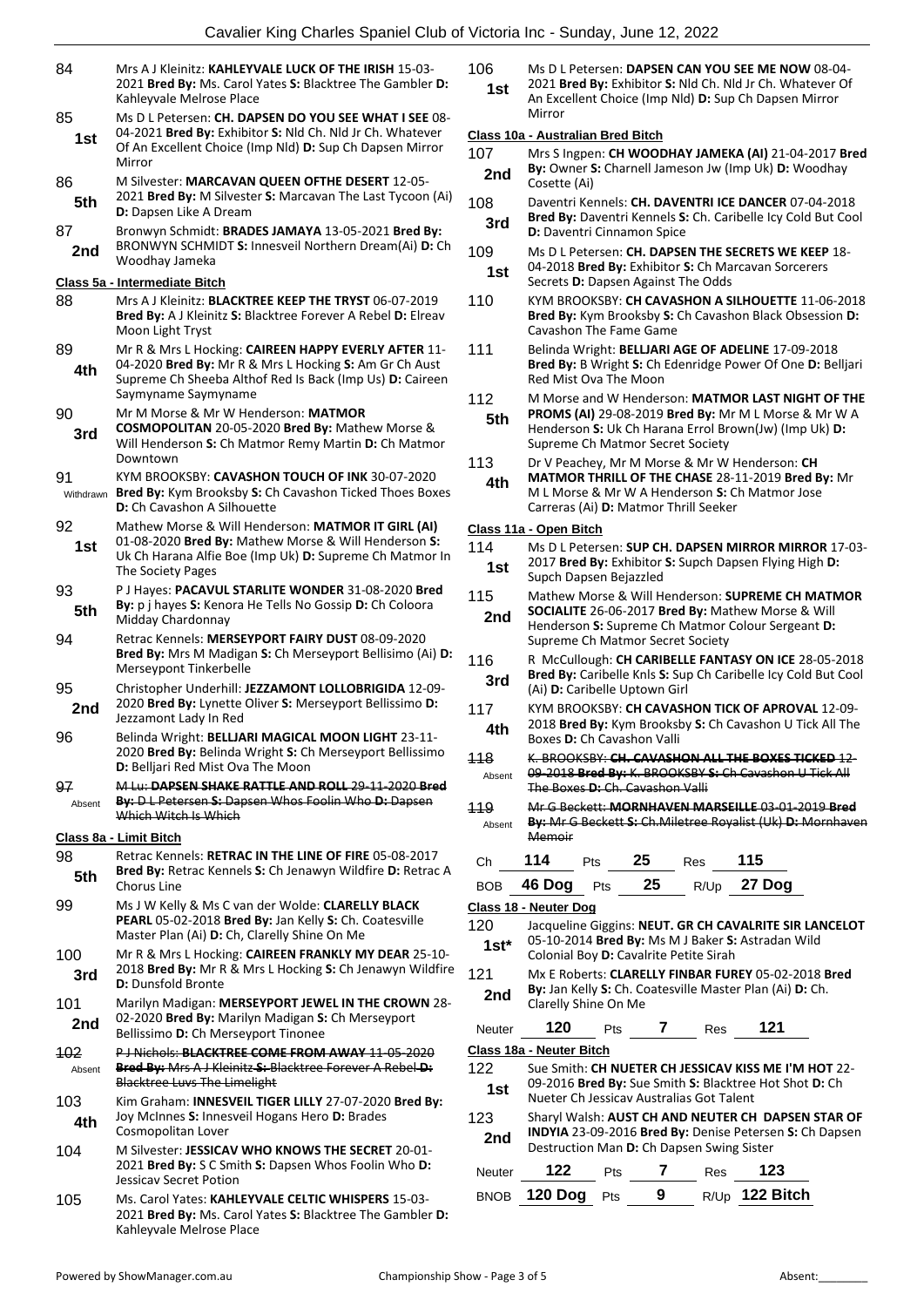|             | <b>Group 0 - Specials</b> |  |
|-------------|---------------------------|--|
| <b>Best</b> |                           |  |
| R/Up        |                           |  |
|             | <b>Neuter</b>             |  |
| <b>Best</b> |                           |  |
| R/Up        |                           |  |
| Finish      | Absent<br>0               |  |